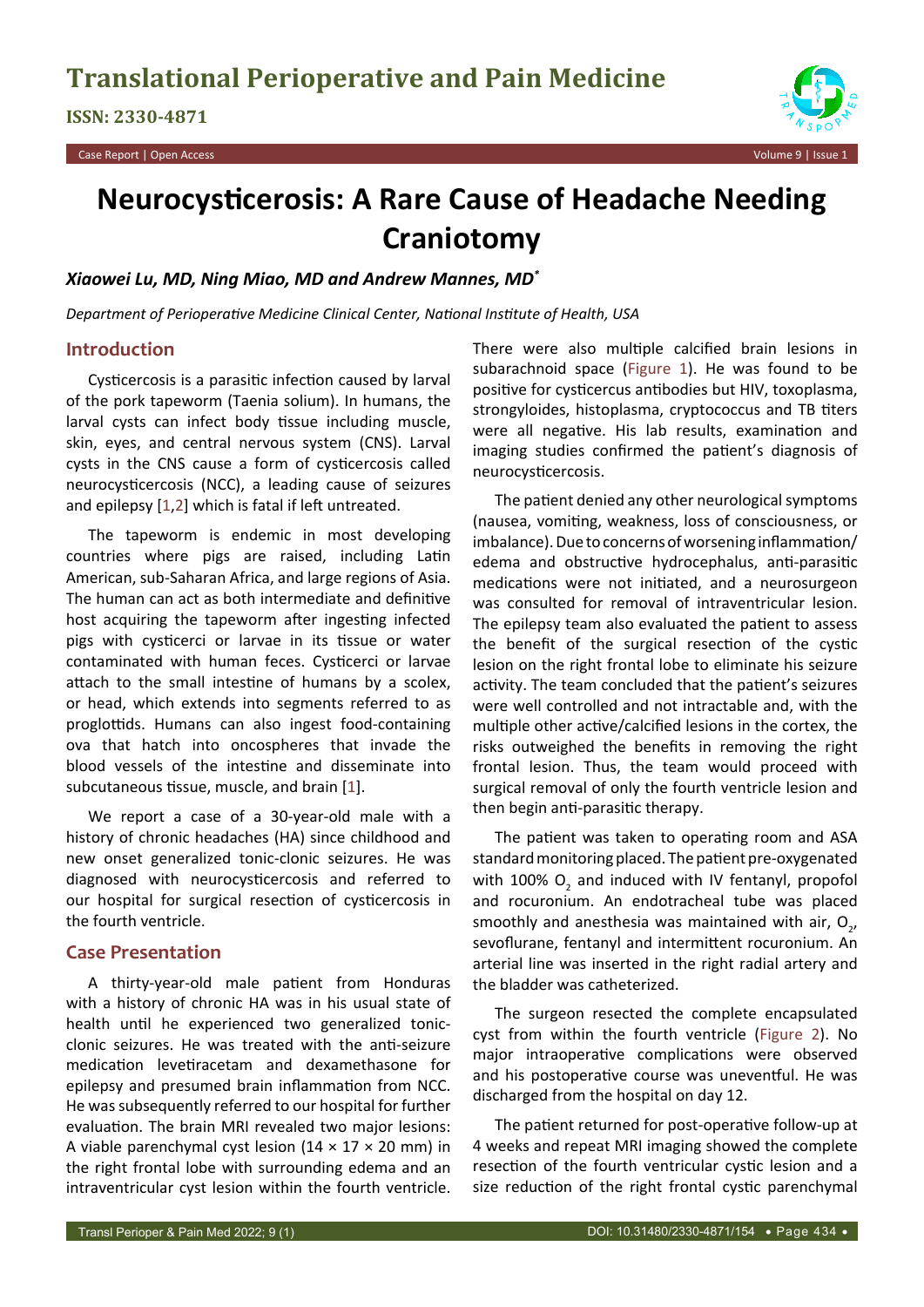<span id="page-1-0"></span>

<span id="page-1-1"></span>lesion. The patient denied any interim change to health status and no headaches or seizures were reported since the procedure.

## **Discussion**

NCC is the most common neurologic parasitic infection of the central nervous system. The World Health Organization (WHO) estimates the total number of people suffering from NCC, including symptomatic and asymptomatic cases, to be between 2.56-8.30 million worldwide. NCC is typically considered a disease of the developing world, however, it has steadily increased in the developed nations, especially in the United States. This increase has largely been driven by the influx of immigrants from endemic to non-endemic regions [[2](#page-3-1)-[4](#page-3-3)]. US CDC reported that there are an estimated 1,000 new hospitalizations for NCC in the United States annually primarily in New York, California, Texas, Oregon, and Illinois. The mortality rate of NCC is estimated to be 0.06 per million people in the USA [[3](#page-3-5)].

NCC cysts pass through three stages in the human brain: 1) Active vesicular cyst where the parasite is viable, 2) Degeneration of the parasite (colloidal, nodular/ granular) and 3) Formation of calcified granulomas [[2](#page-3-1),[5](#page-3-2)]. The most common symptoms and signs of NCC included seizures, hydrocephalus and headache. NCC should be suspected in high-risk patients with new onset headaches or seizures. Headache indicated the possible presence of hydrocephalus, meningitis or increased intracranial pressure. Some patients with NCC appeared to have cognitive deficits [[2](#page-3-1),[4\]](#page-3-3).

The diagnosis of NCC is confirmed based on the epidemiologic history, clinical manifestations, the presence of positive CSF or serum Taenia solium antibody titers and by neuroimaging (CT and MRI detection of brain parenchymal or extra-parenchymal scolex and cyst lesion with associated calcification and perilesional edema).

The primary treatments for NCC are antiparasitic medications: Albendazole, praziquantel or a combination of both. The success rate of combination is higher than a single medication [[6](#page-3-4)]. Worsening of the clinical symptoms can occur with anti-parasitic drugs, which can induce inflammatory reactions in the patient secondary to the destruction of the parasite and occlusion of the vessel around the cyst. Patients, who develop hydrocephalus resulting from cyst migration or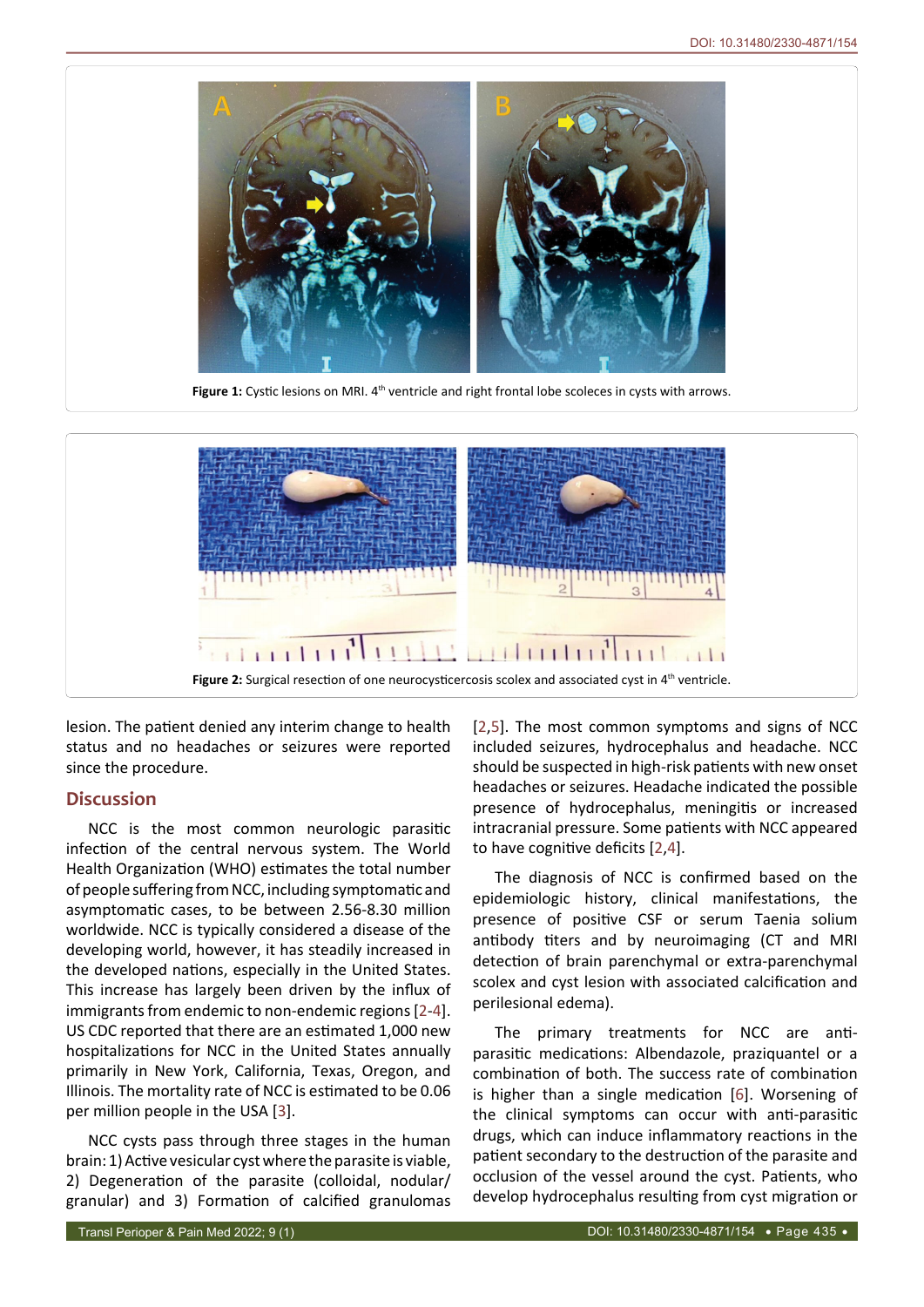destruction, have a high mortality rate. Corticosteroids (prednisone or dexamethasone) are prescribed to reduce the incidence of chronic cysticercosis arachnoiditis or encephalitis, and brain edema. Mannitol is used for acute intracranial hypertension secondary to NCC [\[3,](#page-3-5)[7](#page-3-8),[8](#page-3-9)]. In the presence of hydrocephalus and increased intracranial pressure, anti-parasitic therapy is relatively contraindicated, unless a shunt is placed [[2](#page-3-1),[4](#page-3-3)] or after the surgical removal of cysts to avoid ventricular obstruction.

Seizure is another clinical manifestation of NCC, occurring in 50-70% of NCC patients as the primary sign, with one report as high as 90% [[9\]](#page-3-10). Multiple causes include direct inflammatory damage to the brain, gliosis, and genetic susceptibility [\[10\]](#page-3-11). Seizure activity increases with the presence of a vesicular cyst and during the degenerating stage, and it becomes less active with calcified granuloma. However one study suggested the calcified lesions as a possible source if recurrent seizure [[11](#page-3-12)]. Anti-parasitic medications and surgical treatment of NCC are used to reduce the numbers of cysts and resulting frequency of seizures. Anticonvulsant therapy is the mainstay of managing NCC-associated seizure disorders, which usually responds well to first-line antiepileptics. Phenytoin, carbamazepine and levetiracetam are recommended but need to be guided by local availability, cost, drug interactions, and potential side effects [[8](#page-3-9)].

Typically, NCC invasion of the subarachnoid space predominates, followed by the parenchymal, intraventricular and spinal forms. Ventricular system involvement of NCC usually causes ventricular dilatation and hydrocephalus that require surgical intervention. Studies have shown a strong association of seizure onset with the presence of active cysts/calcified lesions, especially multiple cysts with calcification in the frontal and temporal lobes. The recurrence rate of seizures with calcified lesions are much higher than that with lesion resolution [[2](#page-3-1),[6](#page-3-4)[,8,](#page-3-9)[12\]](#page-3-13). Calcified NCC can cause brain inflammation from host immunologic response. Blood-brain barrier breakdown, cortical necrosis, spaceoccupying effect of NCC and reactive gliosis around calcified NCC can all lead to the chronic epileptogenic process [[12](#page-3-13),[13](#page-3-14)]. The predictors of calcification usually include NCC lesion size > 10 mm, delayed treatment and inadequate dosage of medication [[6](#page-3-4)]. Our patient reported long-term headaches since childhood and with recent onset of generalized grand-mal seizures. The MRI imaging was remarkable for one viable parenchymal cyst lesion (14  $\times$  17  $\times$  20 mm) in the right frontal lobe with surrounding edema, an intraventricular cyst lesion within the 4<sup>th</sup> ventricle, and multiple calcified brain lesions.

The NCC patient with signs of intracranial hypertension (ICP), such as nausea, vomiting, papilledema, or

altered mental status, should be aggressively managed preoperatively to avoid further increases. The placement of an arterial line allows continuous blood pressure monitoring, and maintenance of blood pH, use of moderate hyperventilation and administration of a hyperosmotic agent (e.g. mannitol or 3% normal saline) canoptimize cerebral perfusion and further decrease ICP.

Seizure management is an essential aspect of the anesthesia care of NCC patients. Oral dosing of antiepilepsy medication (e.g. phenytoin, valproic acid, and phenobarbital) should be continued on the morning of the surgery regardless of NPO status but alternatively can be switched to the parenteral dosing if available. For prolonged surgical cases, these medications need to be re-dosed. The anesthesia provider should also closely monitor and correct hypoxia, hyper/hypoglycemia, and hypothermia which can impact the seizure threshold. However, there can be a balance between hyperventilation required to alleviate the ICP and the risk of hyperventilation as a trigger for inducing intraop seizures. Volatile agents can have a proconvulsant effect when used at higher than minimum alveolar concentrations (MAC). Sevoflurane has a highest seizure spike activity when compared to isoflurane and desflurane. Intravenous anesthesia agents such as propofol and midazolam suppress seizure activity, while etomidate, ketamine, and high dose of opioids can increase epileptogenic potential.

The pharmacologic effects of a neuromuscular blocker on an NCC patient are altered by the co-administration of drugs including anticonvulsants and steroids. Antiepileptic drugs generally cause resistance to nondepolarizing neuromuscular blockers and accelerate recovery from anesthesia. It is advisable to closely monitor the neuromuscular activity during surgery especially with the chronic use of older generation AEDs such as phenytoin and carbamazepine. However, the acute administration of phenytoin to a naive patient may potentiate the effect of neuromuscular blockade [\[14](#page-3-6)]. It has been previously reported that the longterm use of neuromuscular blockade together with steroid can cause myopathy, but the current studies on the correlation of muscle weakness in the short-term application of combined NMB and steroid do not show a clinically significant adverse effect [\[15](#page-3-7)].

# **Conclusion**

NCC is a leading cause of epilepsy in developing countries and is increasingly prevalent in the United States. NCC should be considered in the differential diagnosis in patients from endemic areas, with headache and epilepsy who have imaging consistent with calcified lesions and with scolex and cystic changes in subarachnoid, parenchymal and intraventricular